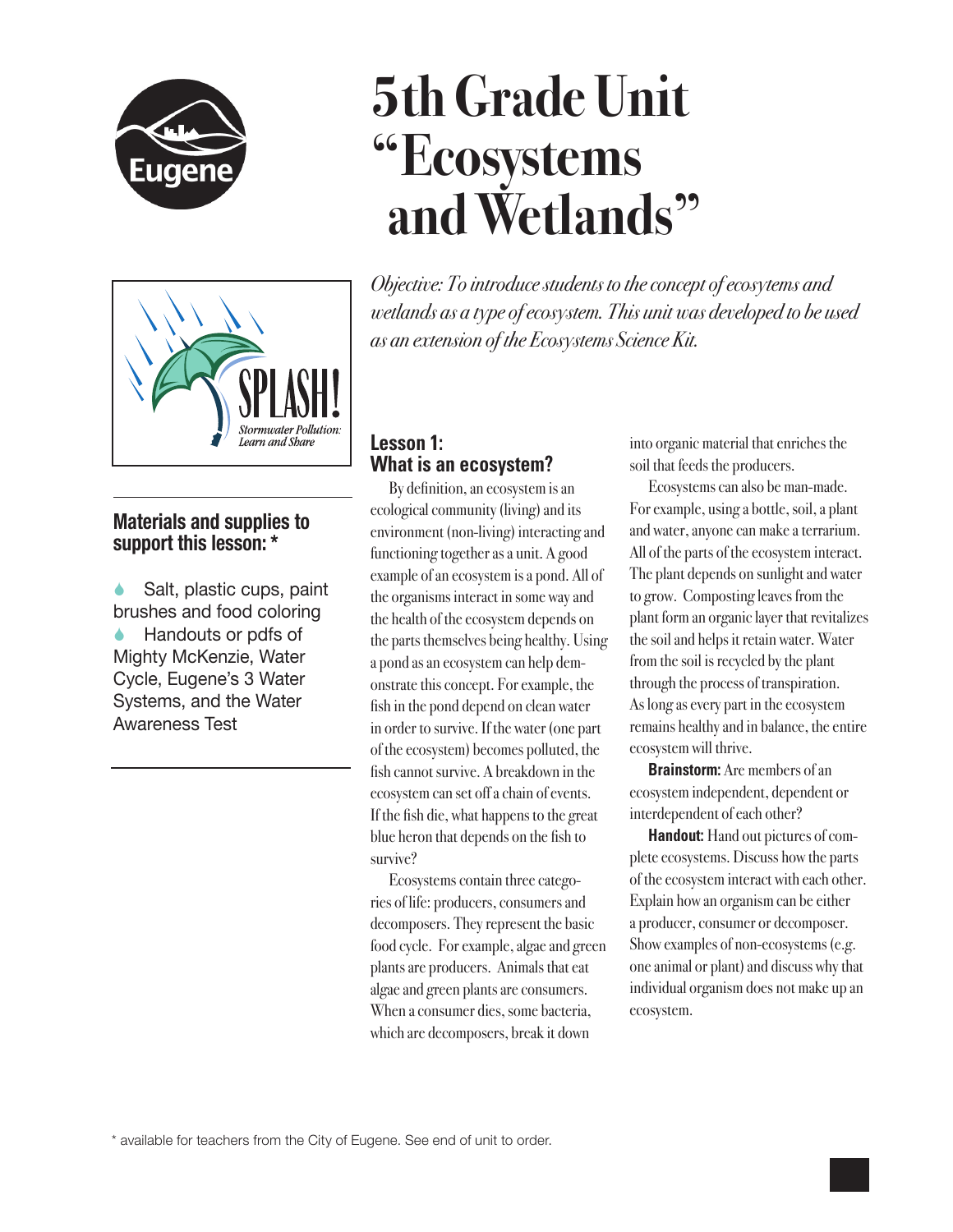

ecosystem food cycle decomposer hydrologic regime riparian organism producer hydric soils anaerobic dependent consumer hydrophytic plants endangered

#### **Activity 1:** *Design an ecosystem.*

To demonstrate the fragility of ecosystems, students will create and destroy paper ecosystems that include living and non-living elements.

#### **Materials:**

■ Light-weight poster board

■ Pictures of animals and plants from electronic sources or old magazines

 $\Box$  Glue

 $\blacksquare$  Scissors

Divide the class into groups (4-5/ group). Using light-weight poster board and old magazines, have students choose pictures and paste them on the board to form an ecosystem. Try to include a picture of water and the sun (non-living components) in each ecosystem. Have the students identify living and non-living parts of their ecosystem and ask students to explain how the parts of their ecosystem interact with each other, identifying producers, consumers and decomposers. To demonstrate how ecosystems can be damaged, have each group remove one or two items from the boards. Pass their board to the next group. and have students try to figure out what might be missing and how it affects the living things in the ecosystem. Discuss the fragility of ecosystems and how it is hard to restore an ecosystem once it is damaged.

**Brainstorm:** The food chain represents the energy flow in an ecosystem or environment. Using the ecosystems they created in Activity 1, have students trace the energy flow between the non-living parts of their ecosystems and organisms that live there.

## **Lesson 2: What is a wetland?**

A wetland is an area that has standing water, or poorly-draining, water-logged soils for all or part of the year. Wetlands are characterized by certain types of soils and are inhabited by plants and animals that have adapted to life with changing water conditions. Examples of wetlands include marshes, ponds, emergent grasslands, and bogs.

Wetlands are found all over the world. Wetlands are an important and productive ecosystem with a rich variety of plants and animals.

There are three main characteristics that define a wetland. They are:

**Hydric Soils:** Wetland soils usually contain clay and are saturated with water for enough time during the growing season to create an anaerobic (low oxygen) state in the soil.

**Hydrophytic Plants:** Hydrophytic plants are plants that have adapted to and thrive in wet conditions and in soil with an anaerobic (low oxygen) content. Many of these plants have special stem and root systems that help them succeed in this environment. For example, reeds have long stems to help transport oxygen from the soil. Some trees form large, buttressed trunks that look like elephant legs to help support them in their wet habitats. There are even ferns that float in ponds (Azolla)!

**A Hydrologic Regime:** In simpler terms, the hydrologic regime refers to the presence of water above or just below the ground's surface. A wetland may be just damp, or intermittently flooded. It is the presence of water that leads to the development of hydric soils and the presence of hydrophytic plants.

**Activity 1:** *Play the wetland name search.* Using the list of wetland names below, have students research and identify what part of the United States or the world these types of wetlands are located. Write the names on the board and have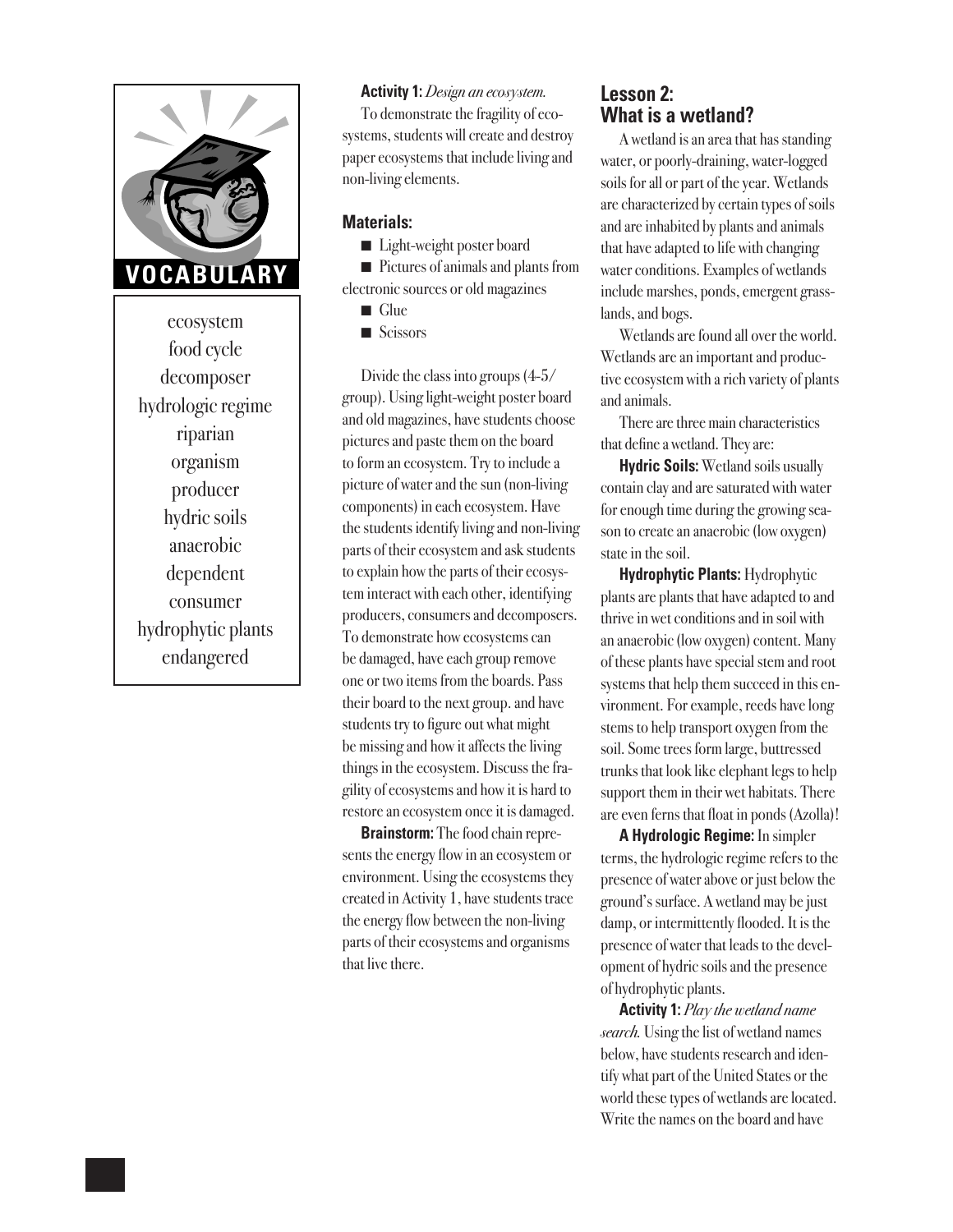students copy them into their notebooks. Have them describe the characteristeristics of each type of wetland. If they are able, have students determine which language some of the words are derived from.

#### **Names:**

| slough  | playa      |
|---------|------------|
| carr    | peat bog   |
| pocosin | mire       |
| glade   | salt marsh |
| muskeg  | moor       |
| fen     | estuary    |
|         |            |

## **Lesson 3: Where are wetlands located in Eugene?**

What types of wetlands are found in and near Eugene?

Hand out a copy of "Eugene's Wetlands Self Guided Tours." Using the booklet, and the following information, locate and discuss the types of wetlands found in Eugene.

In west Eugene, 42 wetland areas have been studied. There are seven types of wetlands:

- 1. Marsh and shallow ponds
- 2. Channels
- 3. Forested
- 4. Scrub-shrub
- 5. Prairie grasslands
- 6. Riparian creeks
- 7. Agricultural

In some places, one type dominates a large area, but in many places, the wetland types are mixed. A prairie grassland may have patches of shrubs and young trees growing among the grasses. A pond or marsh may have willows or forested wetlands growing along the shore.

Each of the seven wetland types is described below with the number of sites indicated for each type. Some general notes on wildlife and plants typical of

each type are also noted.

**1. Marsh and shallow ponds** *(9 sites)* Common plants in these wetlands include cattails, reed canarygrass, yellow iris, water lily, bulrush, popcorn flower, and penny royal. Some of the shallow ponds are wet in spring and dry out in summer. The marshes and ponds are used by geese, ducks, herons, swallows, rails, shorebirds, nutria, beaver, dragonflies, frogs, turtles, and snakes. Danebo Pond, Stewart Pond, and Bertelsen Slough are examples of this type of wetland.

**2. Channels** *(2 sites)* There are wetlands in the bottoms of waterways such as the Amazon Creek and the "A-3" Channels in west Eugene. Cattails and reed canarygrass are common plants. The plant and animal life in the channels are very similar to the marsh and pond type wetland, but the channels are more disturbed and contain pollution and litter. Nevertheless, the channels provide important connections between and among west Eugene's wetlands.

**3. Forested** *(7 sites)* These wetlands have trees that are higher than 20 feet. The two most common trees are black cottonwood and Oregon ash. Birds using these forested wetlands include red-tailed and sharp-shinned hawks, downy woodpecker, American robin, Bewick's wren, and black-capped chickadee. Beavers enter these forests to find their favorite food trees. Forested wetlands can be found along the upper end of Bertelsen Slough and at Willow Creek.

**4. Scrub-Shrub** *(Mixed with other sites)* These wetlands have trees and shrubs less than 20 feet tall. Common plants include young Oregon ash, black hawthorn, wild apple, willow, wild rose, and Douglas' spiraea. These wetlands border ponds and drainageways; are mixed among forested wetlands; and are scattered among the native prairies. This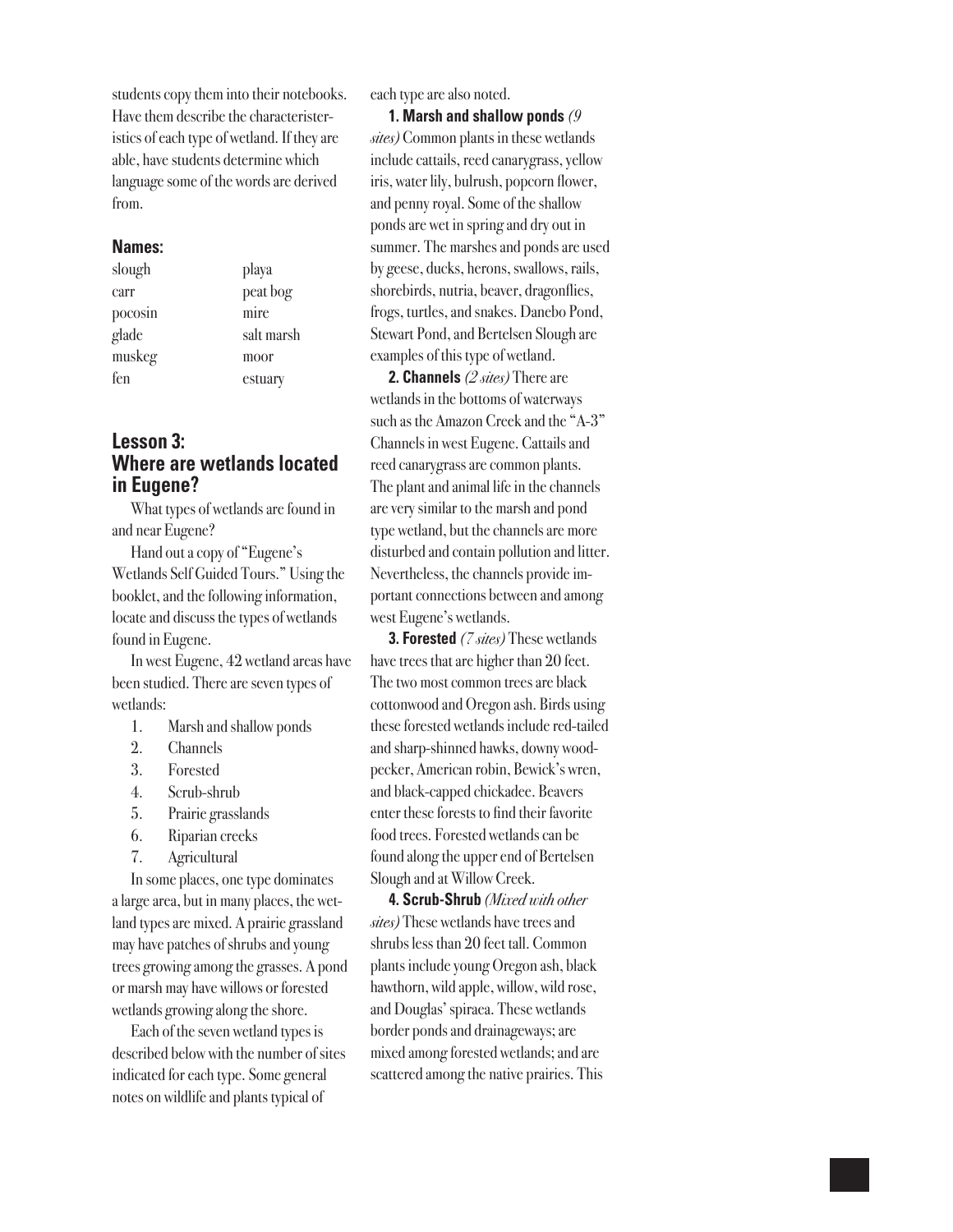type of wetland is often mixed with other wetland types and does not dominate any west Eugene site. Sparrows, wrens, finches, and rufous-sided towhees use these wetlands for food and cover. Scrubshrub wetlands can be found at Willow Creek and at the old Danebo drag strip site on Danebo Avenue (the Balboa site).

**5. Prairie grasslands** *(13 sites)* This is one of the most important wetland types in west Eugene. Common plants include tufted hairgrass, (*Deschampsia cespitosa*), reed canarygrass, rushes, sedges, and forbs such as smartweed, sloughgrass, mint, and gumweed. In spring, common camas provides a showy blue flower in these wet, native prairie grasslands. Green-winged teal, mallard, and American wigeon are ducks that feed on plants and seeds in these fields. Mice and shrews live in these grassy areas and provide food for the short-eared owl, northern harrier (marsh hawk), and American kestrel (a small falcon). Common snipe and western meadowlarks frequent the grassy wetlands. Gophers and garter snakes also hunt in these areas looking for rodents. Red fox can be found hunting for mice in the open prairies.

Prairies once covered about 750,000 acres in the southern Willamette Valley with an estimated 300,000 acres of wet, native prairie grasslands. Infrequent natural fires and fires set intentionally by the Kalapuya Indians kept the forests and scrub-shrub woody plants from encroaching on the prairies. The Kalapuyas used fire to make it easier to hunt and to harvest bulbs, seeds and berries. Camas bulbs were used as a major part of their diet. Today, many of the prairie grasslands have been drained and converted to agricultural use. In the past few years, naturalists have been experimenting with fire at Willow Creek and throughout the west Eugene wetlands as a tool to maintain the prairies by controlling the woody plants that encroach on the grasslands.

There is less than one-tenth of one percent of the original prairie grassland wetland type left in the Willamette Valley. Most of them are concentrated in Benton and Lane Counties. In the Eugene vicinity, there are several grassland sites in west Eugene, some near Fern Ridge Reservoir, and a few in Camas Swale south of Eugene along Interstate-5. These prairies can also be found at Willow Creek, along West 11th Avenue between Belt Line Road and Greenhill Road, and along Highway 126 between Fisher Road and Coyote Creek. This wetland type provides habitat for three rare plants: Bradshaw's desert-parsley, a federally listed endangered plant; the Willamette daisy, also a federally listed endangered plant; and Aster curtis, a white-topped aster, a plant considered for listing. Tufted hairgrass (*Deschampsia cespitosa*) is the dominant plant in the wet prairie plant community. Tufted hairgrass forms raised mounds (hummocks) and reaches heights of 3-6' in west Eugene.

**6. Riparian creeks** *(1 site)* This wetland type is found only along Willow Creek. Riparian means streamside, and this type is found along the creek channel. Most natural creeks in west Eugene have been channelized (for example, Amazon Creek). Black cottonwood, Oregon ash and willows are common trees along Willow Creek with Oregon white oak growing in drier places. There are beaver dams along the creek, and the forests provide cover for black-tailed deer. Important songbirds found in these riparian areas are willow flycatcher and yellow-breasted chat. Western screechowl, downy woodpecker, northern flicker, purple finch, mourning dove, and black-capped chickadee live in the wet forests, as do pacific tree frogs. Many riparian areas are former creek channels that were cut off when the creeks were channelized. They are still an important habitat for many species.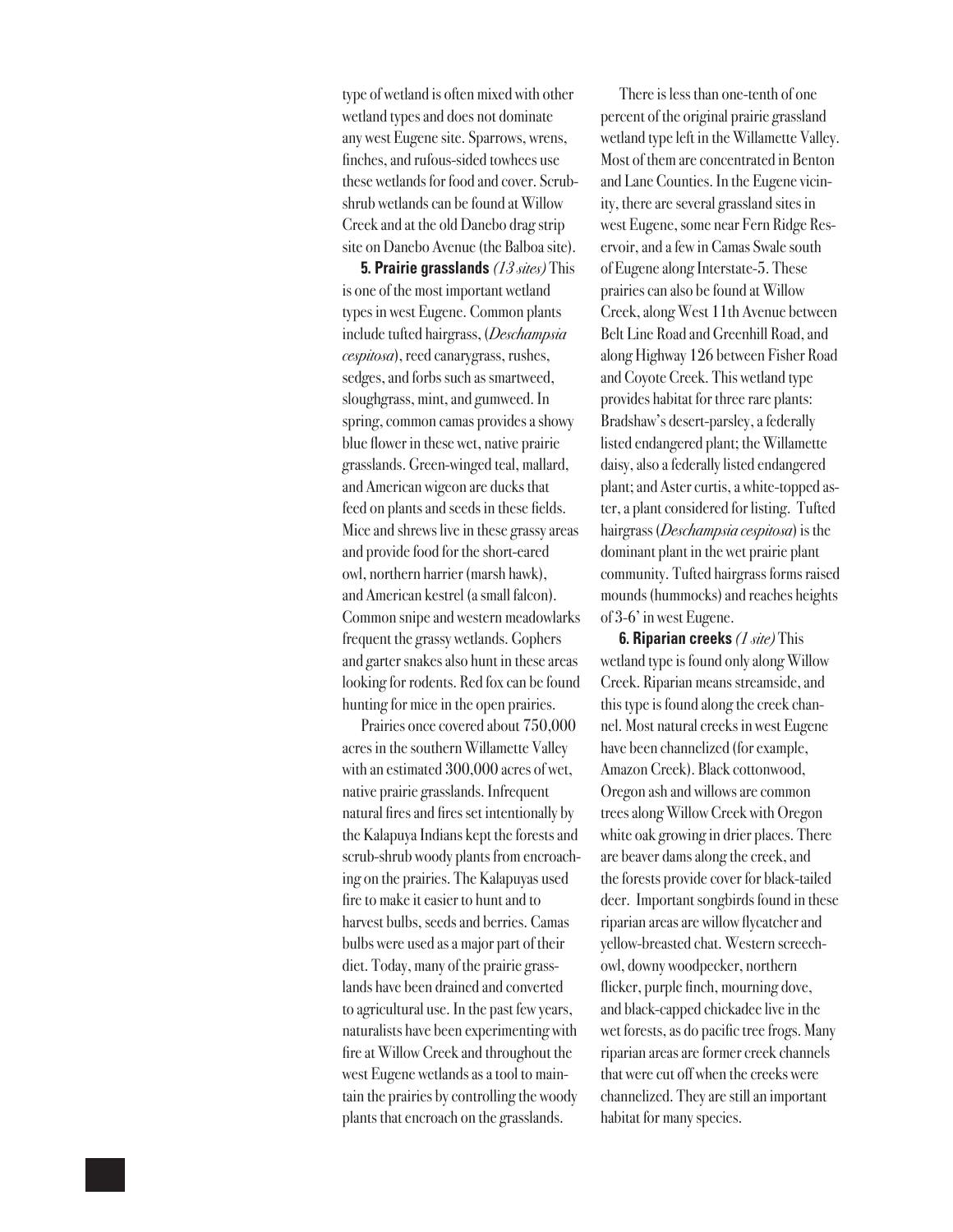**7. Agricultural** *(10 sites)* Most of these disturbed wetland sites are planted in grass seed crops. Many kinds of waterfowl and shorebirds use these wet fields for feeding and resting in winter and early spring. This is a time when tender grass shoots are an important food for waterfowl, especially Canada geese. Although these fields do not support native wetland plants, many have pockets of standing water and wetland soils that are saturated through spring. Most agricultural fields would be much wetter if not for drain tiles and ditches. If farming ceased and drainage was stopped, many of these fields could be restored to true, functioning wetland status. Many of these same fields were native prairie grasslands 100 years ago.

**Activity 1:** *Take a tour of the west Eugene Wetlands.* Have students keep a journal of what they saw, what they heard, what they touched, and what they smelled. Also have students note in their journals what type of wetlands they observed (forested, scrub-shrub, prairie grassland).

**Activity 2:** *Write a story or poem.*  Following the wetland tour, have students write a story or poem about their experience in the wetlands. They may use the information they wrote in their journals.

## **Lesson 4: Why are wetlands important?**

Many wetlands in the United States and the world have been filled, drained, or polluted. Why should we care about the wetlands that are left? Because wetlands have many important values—second only to tropical rain forests, wetlands are some of the most productive environments on the earth's surface. Among the things wetlands provide are:

**1. Home for plants.** Many kinds of plants, including many rare plants, live in wetlands. In one study in west Eugene, 144 species of plants were identified, and 52 of them lived in wetlands most of the time. At the Willow Creek Natural Area in southwest Eugene, over 200 kinds of plants have been found, including three kinds of rare plants.

**2. Home for animals.** Many kinds of animals live in wetlands including birds, mammals, fish, reptiles, amphibians, shellfish, insects, spiders, and other small animals. These animals live on plants, under the ground, and in water. In west Eugene, the rare Fender's Blue butterfly ( federally listed as endangered) lives near Willow Creek.

**3. Flood control.** Because of their capacity to hold water, wetlands act like sponges and store water from winter storms. Wetlands also help control floods. When wetlands are destroyed, floods can be much worse. Some wetlands, like the Amazon Creek, are part of the City of Eugene's Public Works storm drainage system.

**4. Clean water.** Wetland plants slow down water flowing in streams; slowing the water allows small bits of dirt in muddy water to be trapped by plants and to settle to the stream bottom. This cleans the muddy water. Wetland plants also soak up pollutants along with water and nutrients. Wetland plants can actually use some of the pollutants in dirty water to help them grow without being harmed. However, those same chemicals can hurt fish, so the plants help clean the water for other living things. For example, cattails use a chemical called phosphorus which is common in soaps that we use to wash dishes, clothes, and cars. Too much phosphorus is harmful to many animals that live in streams, ponds, and lakes.

**5. Cool water.** Wetland plants shade the water and help keep the water cool in the summer. When the water gets too warm, oxygen in the water is reduced, and many animals that live in the water,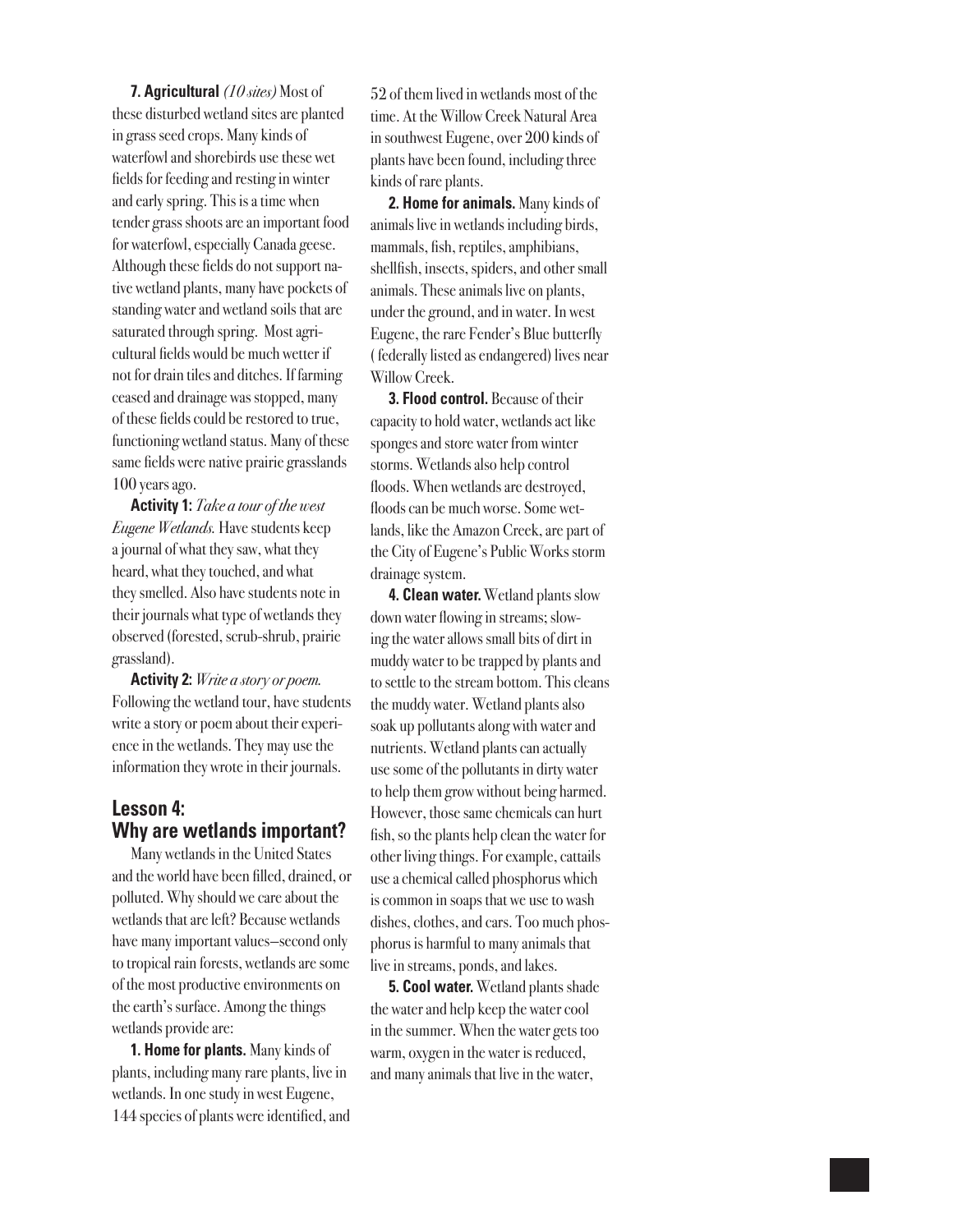like fish, cannot get enough of the oxygen they need to live.

**6. Groundwater recharge.** This is a fancy term that means that wetlands trap water above the ground's surface (like a sponge) and then slowly let that water seep down into the soil to replenish the water supplies underground.

**7. Protect soil.** Wetland plants and their roots hold soil in place and keep dirt from being washed away by fast-moving water during floods and storms.

**8. Recreation.** People enjoy playing in and near wetlands to fish, canoe, boat, swim, bird watch, hunt, study plants and animals, take photographs, paint, bicycle, hike, and jog along trails near wetlands.

**9. Open space.** Wetlands are sometimes so wet that they are too expensive to build on or develop. So, they remain as natural, green spaces in cities or on farms. These natural areas are especially important because they are some of the last "wild" areas left in cities. They are valuable to people for a pleasant walk, a place to read a book, sit and think, listen to bird and insect sounds, watch the bees and butterflies, or just enjoy the rain or sunshine away from busy city life.

**10. Economic development.** Wetlands are a tourist attraction. Also, people will often pay more to have a home or business located near a wetland so they can see birds and green, open spaces from their windows, decks, and yards. By protecting water quality, keeping soil from eroding, and controlling floods, wetlands have economic value.

Much of the debate over wetlands in the United States is about how easy it should be to develop (fill or drain) a wetland. How do you define wetlands and how do you tell where they start and stop? For example, how do you tell a wet prairie from an upland prairie? If a wetland is wet only part of the year, how do we tell if it is a wetland? How important is such a wetland compared to a marsh that has water in it all year long? How much protection should be given to wetlands when city development (homes, businesses and roads) or farming development (growing crops or grazing animals) is needed on private land? These are difficult questions to answer when wetland values are compared to other values. During the past few years, there have been many arguments about these questions, and many laws have been discussed to try to settle these disagreements.

**Activity 1:** *Consider the problem of urban growth and protecting wetlands.* How can our cities continue to grow

without destroying wetlands?

Have the students work in groups to come up with a solution to this situation that would benefit the community while preserving wetlands. Have each student write a report based on their group's solution.

## **Lesson 5: How does stormwater pollution affect local wetlands?**

Many of the small creeks and streams that flow through Eugene eventually reach the west Eugene wetlands. The most obvious example is Amazon Creek. Fed by many smaller creeks originating in south Eugene, Amazon Creek flows through the city, through the west Eugene wetlands and finally into Fern Ridge Reservoir. Amazon Creek also serves as a stormwater drainage channel in Eugene. So, any pollutants that are carried into the stormdrains near the creek will flow with the creek all the way to Fern Ridge Reservoir, down the Long Tom River and into the Willamette River. Polluted stormwater can also be deposited in wetlands areas directly from nearby sources.

Stormwater pollution can affect wetlands in many ways. Oil, gasoline and other deposits from automobiles can kill fish and invertebrates living in ponds and streams. Excess fertilizer from our yards can cause "algae blooms" in creeks and